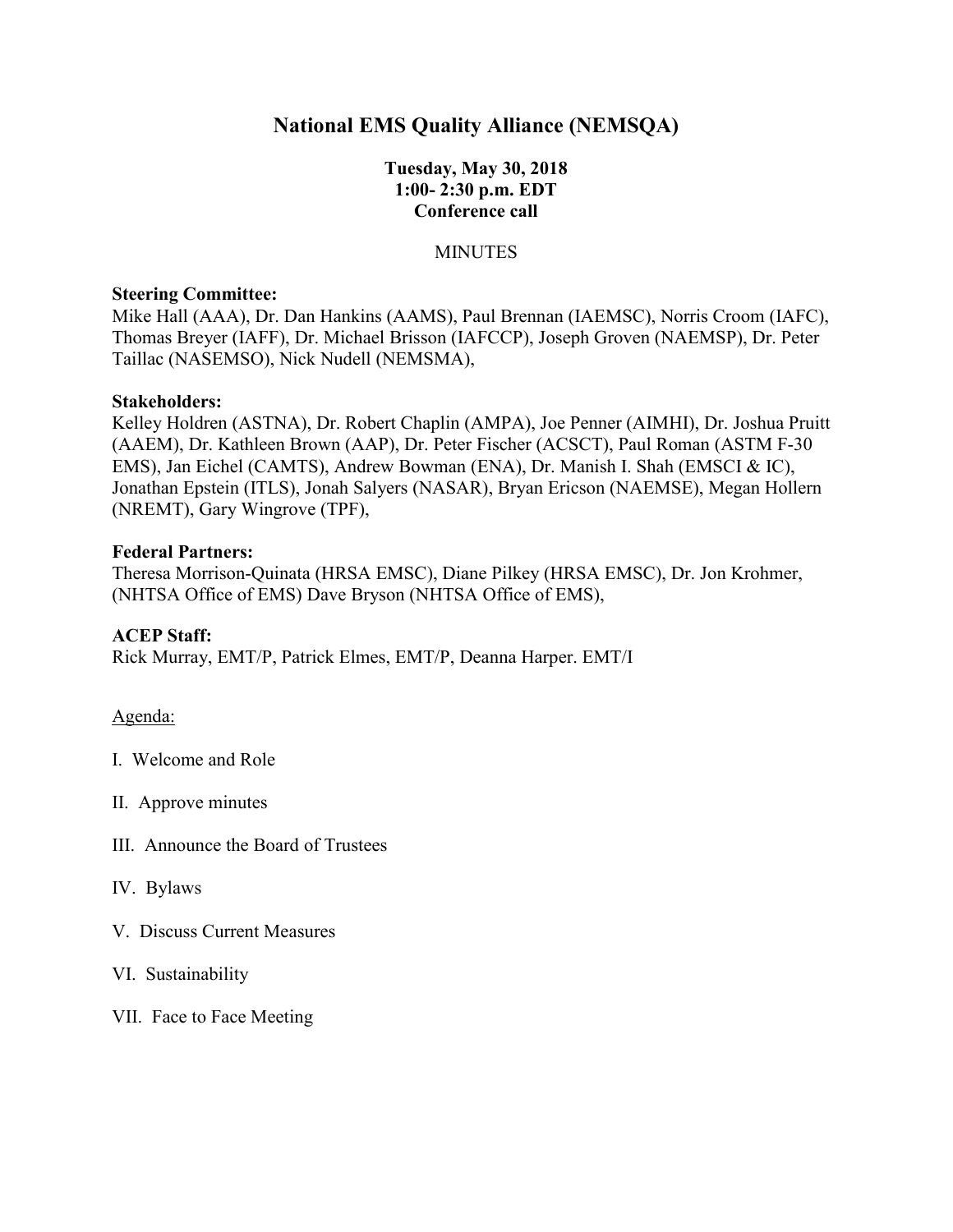### **Major Points Discussed:**

### I. Welcome and Role

### II. Approve minutes

A. The minutes were approved

### III. Announce the Board of Trustees

- A. The results of the election for the NEMSQA Board of Trustees were announced
- B. The Board of Trustees will now elect a President, Vice President and Secretary

### IV. Bylaws

- A. Comments for the bylaws are being solicited.
- B. Amended version will be vetted by legal
- C. Final version will be distributed for approval.

### V. Discuss Current Measures

- A. A summary of the history and development of 14 original Compass measures was offered.
	- 1. 400 submissions for consideration
	- 2. Discussion of EMS software companies that have built the measures into their software
- B. Discussion of evaluation of current Compass Measures
	- 1. Discussed where and how much are current measures being used prior to amending. Survey Vendors.
- C. Discussion of starting point and Vision for the group.
	- 1. Develop a mission and Vision statement
		- a. Emphasize development of sustainability first.
		- b. Dissemination of current measures.
		- c. Possibly survey EMS providers currently using them.
		- d. NQS Standards
	- 2. Develop short and long-term objectives
- D. Decide on Measures to develop. E.g. Safety
	- 1. NAEMSP Abstract was discussed
		- 2. Avoid reinventing the wheel

### VI. Sustainability

- A. Completion of Bylaws first.
- B. Ideas
	- 1. Dues structure to members
	- 2. Government